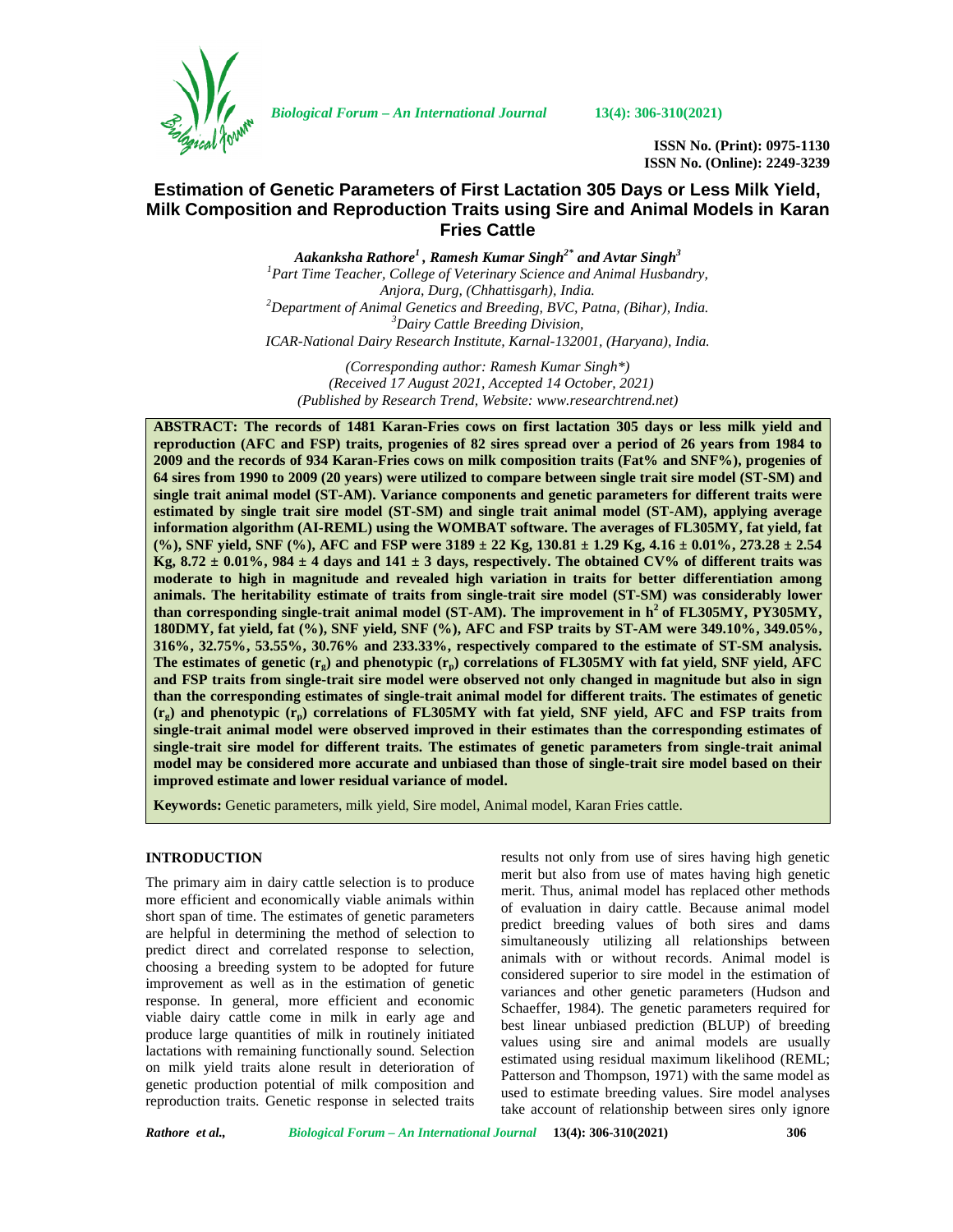the relationship of sire mates and between the mates. Further, sire model assume that mates of sires are nonrelated, non-inbred, non-selected and that each dam has one recorded progeny only. If selection intensity for males were greater than for females, the male genetic variance would be smaller subsequently, sire model might underestimate genetic variability and thus lead to poor estimates of genetic parameters. Genetic parameters estimates of animal model were often higher than the corresponding estimates of sire model for different traits (Dong and Van Vleck, 1988.) The précise and accurate estimates of genetic parameters were required to form selection indices besides the breeding values prediction. The objective of this study was to estimate the variance components and heritability of first lactation 305 days or less milk yield (FL305MY), milk composition viz. fat yield and SNF yield and reproduction traits viz. AFC and FSP traits and genetic and phenotypic correlations of first lactation 305 days or less milk yield (FL305MY) with fat yield, SNF yield, AFC and FSP traits of Karan Fries cattle using single trait sire model (ST-SM) and single trait animal model (ST-AM) and to test the superiority of animal model over sire model.

## **MATERIALS AND METHODS**

The records of 1481 Karan-Fries cows on first lactation 305 days or less milk yield and reproduction (AFC and FSP) traits, progenies of 82 sires spread over a period of 26 years from 1984 to 2009 and the records of 934 Karan-Fries cows on milk composition traits (Fat% and SNF%), progenies of 64 sires from 1990 to 2009 (20 years) were collected from the history-cum pedigree sheet, daily milk yield registers and milk composition registers maintained at National Dairy Research Institute (NDRI), Karnal. The first lactational percent of fat and SNF was generated by averaging monthly test information day milk composition records over 10 months of first lactation. The first lactational yield of Fat and SNF was estimated as lactational yield by averaging monthly yield of Fat and SNF over 10 months of first lactation. The monthly yield of fat and SNF were estimated using following formula given formula and the most in stress cost of S1-53W) and single was the velocies and single was the velocies of the superiority the X,  $Z_1$  and the stress cosmoled over sine model. CT-AM) and to test the superiority the N,  $u_s$  and u.

Monthly Fat or SNF yield = 
$$
\sum M_i \frac{X_i}{100}
$$

where  $M_i$  is the monthly milk yield of  $i^{th}$  month (i = 1-10 for 305-day milk yield) and  $X_i$  is the fat or SNF percentage of the  $i^{th}$  month (i = 1-10 for 305-day milk yield). Age at first calving (AFC) trait of reproduction trait group was calculated as the difference between date of birth and date of first calving. First service period (FSP) of reproduction trait group was estimated as the difference between date of first calving and date of next successful service. Culling in the middle of lactation, abortion, still-birth or any other pathological causes which affected the lactation yield were considered as abnormalities and thus, such records were not taken for the study. The records of progenies of only those sires were included in present study which had minimum five or more progenies in data records. The outliers beyond two-standard deviation on both the tail ends of normal distribution were excluded from the

data. The cows that had produced milk for at least 100 days and maximum 305 days in the first lactation were considered for the study. A total of 15% records were discarded on account of these restrictions. The cows were maintained under uniform condition of feeding, housing, breeding milking, health cover and other managemental condition. The same data of traits was used to estimate genetic parameters from both sire model and animal model using WOMBAT (Meyer, 2007).

**Models.** The following two single trait linear models were used to estimate the genetic parameters of FL305MY, milk composition and reproduction traits.

Sire Model (SM):  $Y = Xb + Z_1u_S + e$ 

Animal Model (AM):  $Y = Xb + Z_2u + e$ 

Where Y was the vector of observations of a particular considered trait; b was the vector of fixed effects, including season of calving, period of calving and age groups for all traits except AFC; For AFC, season of birth and period of birth was considered as the vector of fixed effects;  $u_s$  was the vector of sire genetic effects;  $u$ was the vector of animal additive genetic effects and the X,  $Z_1$  and  $Z_2$  were incidence matrices pertaining to b,  $u<sub>S</sub>$  and u. The distributions for the random effects were assumed as follows:

$$
a \sim N(0, A_s \sigma_s^2),
$$
  $e \sim N(0, I \sigma_{e_s}^2)$   
\n $a \sim N(0, A \sigma_a^2),$   $e \sim N(0, I \sigma_e^2)$ 

where,  $A_s$  and A were the matrices of the genetic relationship between individuals in the pedigree for sires and animals, respectively;  $\sigma_s^2$  and  $\sigma_a^2$  were sire genetic variance and animal additive genetic variance, respectively; and  $\sigma_{e}^2$  and  $\sigma_{e}^2$  were residual variances for SM and AM, respectively. Variance components and genetic parameters for different traits were estimated by single trait sire model (ST-SM) and single trait animal model (ST-AM), applying average algorithm (AI-REML) using the WOMBAT software (Meyer, 2007).

### **RESULTS AND DISCUSSION**

 $\sum M_i \frac{X_i}{100}$  (SNF) percent, Solids-not-fat (SNF) yield, age at first 100 calving (AFC) and first service period (FSP) along The simple arithmetic averages of various economic traits viz. first lactation 305 days or less milk yield (FL305MY), fat percent, milk fat yield, Solids-not-fat with standard error (S.E.) and coefficient of variation (C.V.) are presented in Table 1.

> **Averages of various traits. FL305MY:** The simple mean for first lactation 305-day or less milk yield (FL305MY) was  $3189 \pm 22$  Kg (Table 1) which was in close to the reports of Singh, (2006); Kokate, (2009); Rashia, (2010); Divya, (2012); Tripathy *et al.* (2017) in Karan Fries cattle.

> The coefficient of variation (CV) of FL305MY was estimated as 20.13% (Table 1). Kokate (2009), Rashia (2010); Manju, (2011); Divya, (2012); Tripathy *et al.* (2017) also reported the average 305-day milk yield was  $3068 \pm 22$  Kg,  $3076$  Kg,  $3243.59 \pm 47.33$  Kg,  $3110$  $\pm$  25 Kg and 3121  $\pm$  26.8 Kg with coefficient of variation 24.98%, 24.4%, 25%. 24.43% and 31.05% respectively for first lactation in Karan Fries cattle.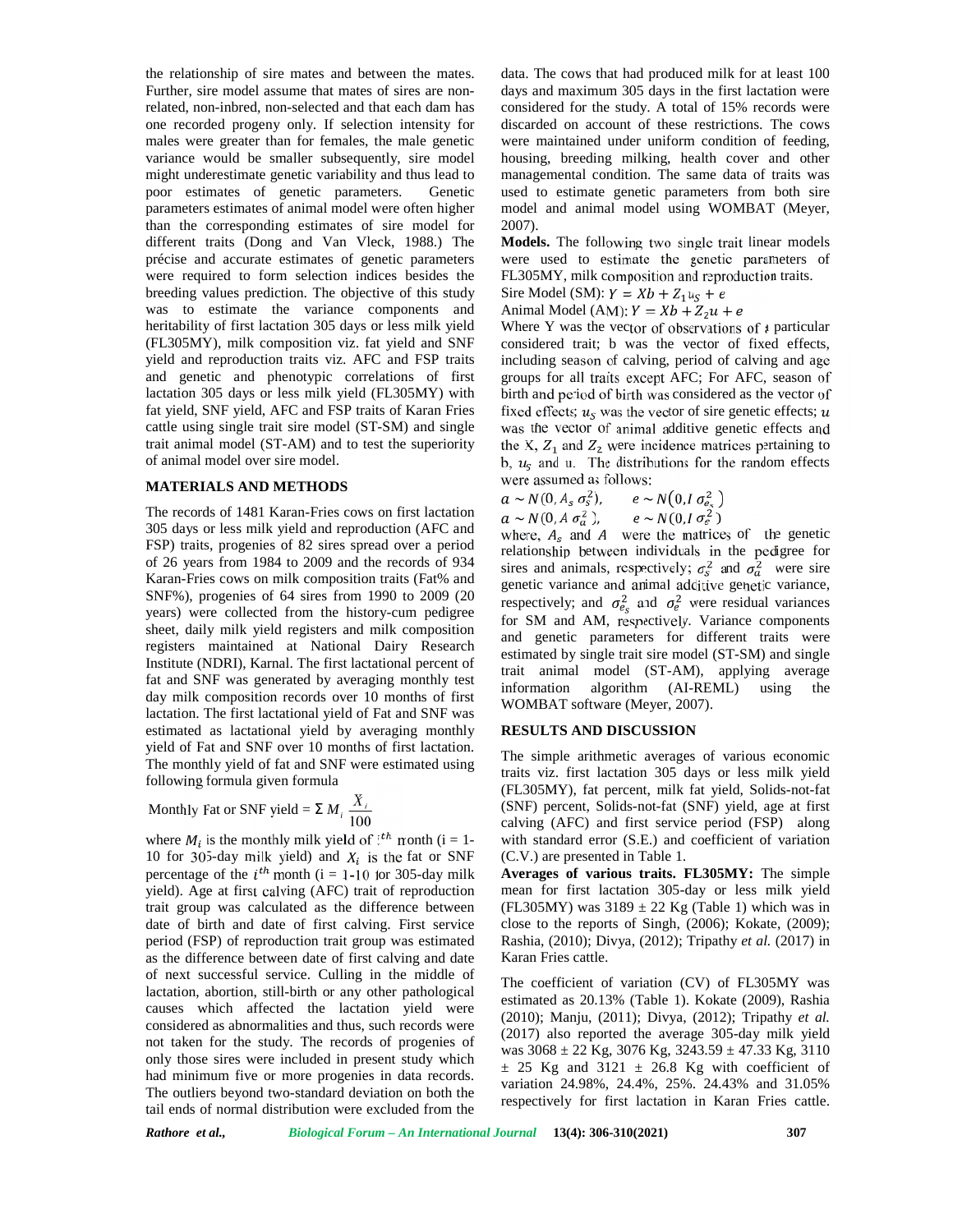Singh, (2006) also observed that, the average 305-day milk yield was  $3197 \pm 43$  Kg with coefficient of variation 24.98% for first lactation in Karan Fries. The reasonably high estimate of CV for FL305MY trait

indicated that FL305MY can be used for evaluation of genetic merit of animals as it may provide an opportunity for better differentiation among animals.

| <b>Traits</b>      | No. of records | Mean $\pm$ S E    | CV(%) |
|--------------------|----------------|-------------------|-------|
| FL305MY(Kg)        | 1481           | $3189 \pm 22$     | 20.13 |
| Fat yield $(Kg)$   | 934            | $130.81 \pm 1.29$ | 23.96 |
| Fat $(\% )$        | 934            | $4.16 \pm 0.01$   | 5.23  |
| $SNF$ yield $(Kg)$ | 934            | $273.28 \pm 2.54$ | 22.16 |
| $SNF(\% )$         | 934            | $8.72 \pm 0.01$   | 1.99  |
| AFC (days)         | 1481           | $984 \pm 4$       | 12.50 |
| FSP (days)         | 1481           | $143 \pm 3$       | 59.60 |

**Table 1: Averages of various economic traits.**

**Fat content:** The simple mean for fat yield and fat percent in the present study were  $130.81 \pm 1.29$  Kg and 4.16  $\pm$  0.01% (Table 1), respectively. The higher estimate of mean for fat yield and fat percent of Karan- Fries was reported by  $446.74 \pm 3.62$  Kg and  $4.2 \pm 1.62$ 0.01% respectively by Tripathy *et al.* (2017). However, higher estimate of milk fat yield was reported as 192.8 Kg by Boujenane, (2002) in Moroccan Holstein- Friesian; 203.58 Kg by Yaeghoobi *et al*., (2009) in Iranian Holstein-Friesian cattle; 361.95 Kg by Pantelic *et al.* (2012) in Holstein-Friesian cattle and 198.79 Kg by Toghiani, (2012) in Iranian Holstein-Friesian and lower estimate of milk fat yield was reported 60 Kg by Freitas *et al.* (1995) in  $\frac{1}{2}$  Holstein-Friesian  $\times$  Gir cross bred cattle. However, slightly higher estimate of milk fat percent was reported  $4.58 \pm 0.04\%$  and  $4.5 \pm 0.08\%$ by Haile *et al.,* (2008) in Holstein-Friesian × Boran crossbred cattle and Barbosa *et al.* (2008) in ½ Holstein-Friesian  $\times$  Gir cross bred cattle, respectively and slightly lower estimate of milk fat percent was reported 3.55% by Freitas *et al.,* (1995) in ½ Holstein- Friesian  $\times$  Gir crossbred cattle; 3.63% by Boujenane, (2002) in Moroccan HF; 3.53% by Pantelic *et al.* (2012) in Holstein-Friesian cattle and 3.07% by Toghiani, (2012) in Iranian HF.

The coefficients of variation (CV) of milk composition traits viz. fat yield and fat%, were estimated as 23.96% and 5.23% (Table 1), respectively. However, higher estimates of coefficient of variation (CV) of milk fat yield and Fat Percent were reported as 29.27% and 8.18% respectively by Tripathy *et al.* (2017) Karan Fries cattle. The obtained CV estimates of milk fat yield was in close to the estimates 26.5%, 26.24% and 26.5% as reported by Boujenane, (2002) in Moroccan HF, Yaeghoobi *et al*., in Iranian Holstein-Friesian cattle (2009); Toghiani (2012) in Iranian Holstein-Friesian, respectively. However, slightly higher CV estimates of milk fat yield was reported as 42% by Freitas *et al.,* (1995) in  $\frac{1}{2}$  Holstein-Friesian  $\times$  Gir crossbred cattle and slightly lower CV estimate of milk fat yield was reported 15.68% by Pantelic *et al.* (2012) in Holstein- Friesian cattle. The obtained CV estimate of milk fat percent was in close to the estimates 7.16% and 5.27% as reported by Boujenane, (2002) in Moroccan Holstein-Friesian and Pantelic *et al.* (2012) in Holstein- Friesian cattle, respectively. However, higher CV estimate of milk fat percent was reported as 32%,

18.4% and 19.24% by Freitas *et al.,* (1995) in ½ Holstein-Friesian × Gir crossbred cattle, Haile *et al.,* (2008) in Holstein-Friesian  $\times$  Boran crossbred cattle and Toghiani, (2012) in Iranian Holstein-Friesian, respectively.

The coefficient of variation (CV) for fat yield revealed that fat yield was moderately variable traits and could be used in combination with milk production traits for better evaluation of dairy animals. The obtained CV for fat% was low in estimates and so may not aid significantly in evaluation and differentiation of animals based on their genetic merit.

**Solids-not-fat (SNF) content:** The simple mean for SNF yield and SNF percent in the present study were  $273.28 \pm 2.54$  Kg and  $8.72 \pm 0.01\%$  (Table 1), respectively. Slightly lower estimate  $(8.35 \pm 0.04\%)$  of SNF% was reported by Haile *et al.,* (2008) in Holstein- Friesian  $\times$  Boran crossbred cattle. The coefficients of variation (CV) of milk composition traits viz. SNF yield and SNF% traits were estimated as 22.16% and 1.99% (Table 1), respectively. However, higher estimate of CV (11.9%) of SNF% was reported by Haile *et al.* (2008) in Holstein-Friesian  $\times$  Boran crossbred cattle. The coefficient of variation (CV) for SNF yield revealed that SNF yield were moderately variable traits and could be used in combination with milk production traits for better evaluation of dairy animals. The obtained CV for SNF% was low in estimates and so may not aid significantly in evaluation and differentiation of animals based on their genetic merit.

**AFC:** The phenotypic mean of AFC was  $984 \pm 4$  days with a coefficient of variation (CV) 12.5% (Table 1). Singh, (1995); Panja (1997); Sivakumar (1998); Sinha (1999); Nehra (2011); Divya (2012) reported close estimates of age at first calving as  $978 \pm 10$  days,  $940 \pm 10$ 18 days,  $985 \pm 5$  days,  $985 \pm 16$  days,  $1006 \pm 8$  days and 984  $\pm$  4 days, respectively in Karan Fries cattle. The CV 12.5% was in agreement with the reports of C.V estimate 15% by Nehra (2011) and 14.62% by Divya (2012). The moderate CV estimate of AFC indicated that AFC trait had potentiality to differentiate animals based on their genetic merit.

**FSP:** The phenotypic mean of FSP was  $143 \pm 3$  days with a CV 59.6% (Table 1). Similar estimates were reported by Sahana (1996); Saha (2001); Divya, (2012) in Karan Fries cattle as  $128 \pm 6$  days,  $128 \pm 11$  days and  $130 \pm 3$  days, respectively. The CV 60% was in close to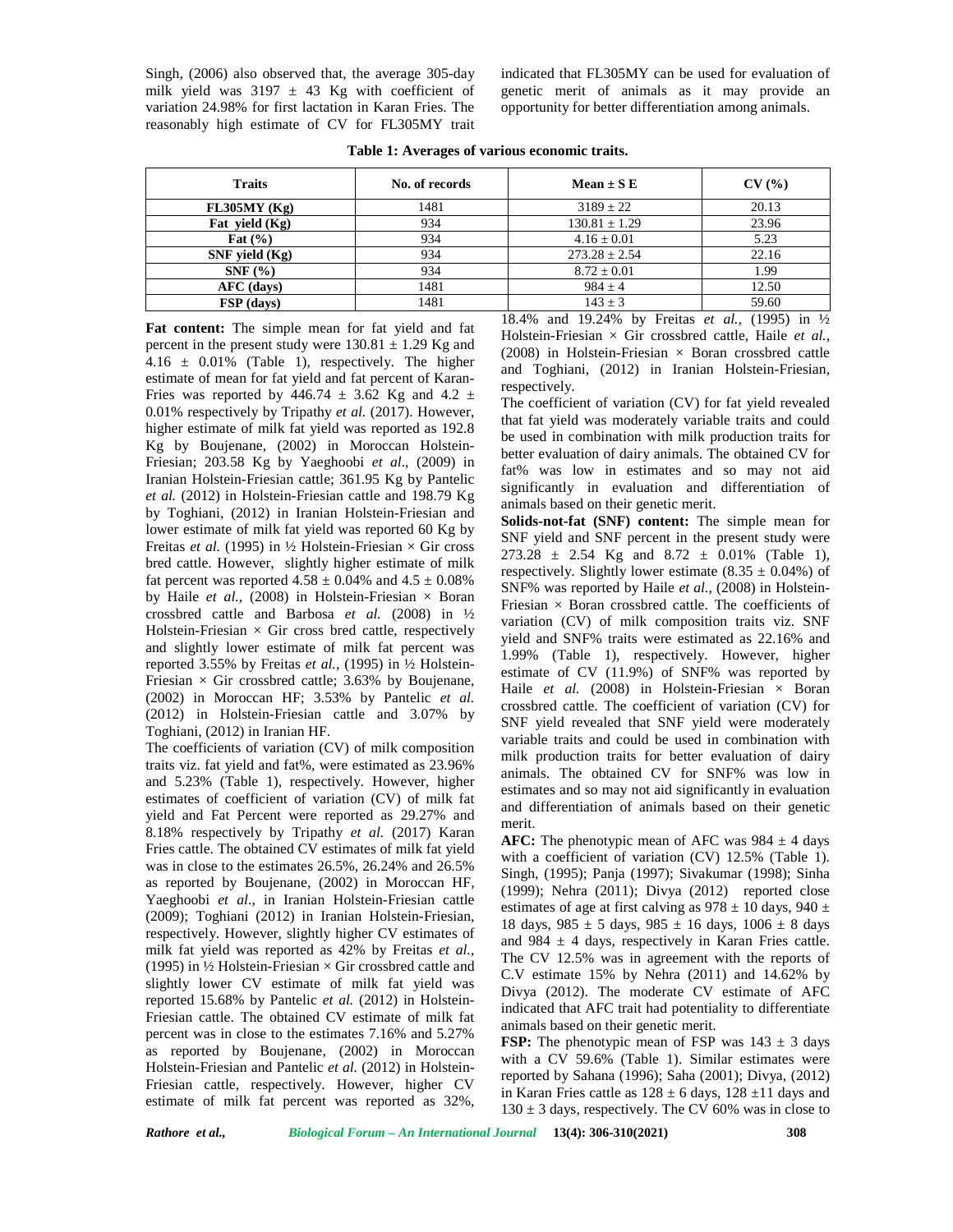with the reports of CV estimate 54.25% by Divya (2012). The high CV estimate of FSP indicated that FSP trait had potentiality to differentiate animals based on their genetic merit.

heritability estimates of FL305MY along with variance and covariance components from single-trait sire model (ST-SM) and single-trait animal model (ST-AM) are presented in Table 2.

**(a) Comparison between heritability estimates of sire and animal models for different traits.** The

| Table 2: REML estimates of (co) variance components and heritability under single trait sire model and |  |
|--------------------------------------------------------------------------------------------------------|--|
| single trait animal model.                                                                             |  |

| <b>Sire Model</b> |                  | <b>Animal Model</b>         |                       |                     |                             |                       |
|-------------------|------------------|-----------------------------|-----------------------|---------------------|-----------------------------|-----------------------|
| <b>Traits</b>     | Genetic variance | <b>Residual</b><br>variance | <b>Heritabilities</b> | Genetic<br>variance | <b>Residual</b><br>variance | <b>Heritabilities</b> |
| <b>FL305MY</b>    | 20573            | 370981                      | $0.053 \pm 0.024$     | 94089               | 301725                      | $0.238 \pm 0.087$     |
| <b>Fat vield</b>  | 132              | 730                         | $0.154 \pm 0.043$     | 297                 | 555                         | $0.349 \pm 0.091$     |
| <b>SNF</b> vield  | 391              | 3143                        | $0.111 \pm 0.038$     | 1196                | 2333                        | $0.339 \pm 0.094$     |
| AFC               | 1455             | 12048                       | $0.108 \pm 0.031$     | 2082                | 11274                       | $0.156 \pm 0.058$     |
| FSP               | 24               | 7126                        | $0.003 \pm 0.015$     | 72                  | 7078                        | $0.010 \pm 0.047$     |

The sire component of variance for different traits under single-trait sire model (ST-SM) was lower than the corresponding estimates of different traits under single-trait animal model (ST-AM). It was expected because where selection intensity for sires selection is very high in comparison to no selection pressure or very less selection pressure on the mates (dams) of sires. The residual variance for different traits under single-trait sire model (ST-SM) was considerably higher than the corresponding estimates of different traits under single-trait animal model (ST-AM). It indicated that single-trait animal model (ST-AM) is more accurate method than single-trait sire model (ST- SM).

The heritabilities of FL305MY, fat yield, SNF yield, AFC and FSP were obtained as  $0.053 \pm 0.024$ ,  $0.050 \pm 0.024$ 0.023, 0.111  $\pm$  0.038, 0.108  $\pm$  0.031 and 0.003  $\pm$  0.015, respectively from single trait-sire model (ST-SM). The corresponding heritability estimates of these traits from single-trait animal model were estimated as  $0.238 \pm$ 0.087, 0.349  $\pm$  0.091, 0.339  $\pm$  0.094, 0.156  $\pm$  0.058 and  $0.010 \pm 0.047$ , respectively. The heritability estimates of traits from single-trait sire model (ST-SM) were considerably lower than corresponding single-trait animal model (ST-AM). The improvement in  $h^2$  of FL305MY, PY305MY, 180DMY, fat yield, fat (%), SNF yield, SNF (%), AFC and FSP traits by ST-AM were 349.10%, 349.05%, 316%, 32.75%, 53.55%, 30.76% and 233.33%, respectively compared to the estimate of ST-SM analysis. The lower heritability estimate of traits from single-trait sire model (ST-SM) in comparison to single-trait animal model (ST-AM) was in agreement with the literatures of Sun *et al.,* (2009); Meszaros *et al.* (2013). Sire model take account of only genetic relationship between of sires only existing in the pedigree of animal population under estimation and ignore genetic relationship existing between the sire and dam and between dams. It also does not account for the selection effects on mates of sires and assume mating is random. The result of sire model is further biased for the animal population of genetic improvement where selection intensity for sires selection is very high in comparison to no selection pressure or very less selection pressure on the mates

(dams) of sires. It result into reduction in sire component of variance and produce lower estimate of heritability. Therefore, heritability of FL305MY from single-trait animal model (ST-AM) appeared better in accuracy then that of sire model.

**Comparison of phenotypic and genetic correlation estimates of FL305MY with fat yield, SNF yield, AFC and FSP traits between single trait sire and animal models.** The results of phenotypic  $(r_n)$  and genetic  $(r_g)$  correlations of FL305MY with fat yield, SNF yield, AFC and FSP traits estimated from singletrait sire model and single-trait animal model were presented in Table 3. The results of phenotypic  $(r_n)$  and genetic  $(r<sub>e</sub>)$  correlations from single-trait sire model were compared with corresponding estimates from single-trait animal model. The estimates of genetic  $(r<sub>o</sub>)$ and phenotypic  $(r_n)$  correlations of FL305MY with fat yield, SNF yield, AFC and FSP traits from single-trait sire model were observed changed in magnitude than the corresponding estimates of single-trait animal model for different traits. The estimate of genetic  $(r_g)$ correlation of FL305MY with AFC traits from singletrait sire model was not only changed in magnitude but also in sign from the corresponding estimate of singletrait animal model. The estimates of phenotypic  $(r_p)$  and genetic  $(r<sub>o</sub>)$  correlations of FL305MY with fat yield, SNF yield, AFC and FSP traits from single-trait animal model were observed improved in their estimates than the corresponding estimates of single-trait sire model for different traits. The estimates of phenotypic  $(r_p)$  and genetic  $(r_g)$  correlations of FL305MY with fat yield, SNF yield, AFC and FSP traits from single-trait animal model were observed changed in magnitude than those of single-trait sire model. The phenotypic  $(r_n)$  and genetic  $(r<sub>o</sub>)$  correlations estimates from single-trait animal model were considered more accurate and unbiased than those of single-trait sire model. Because, animal model take account of all kind of relationship among animals existing in pedigree whereas sire model takes into account of between sires relationships of pedigree only. The difference in magnitude and sign between genetic  $(r_g)$  and phenotypic  $(r_p)$  correlation estimates from sire and animal models analysis exerts the need of traits to be included in animal model evaluation of animals.